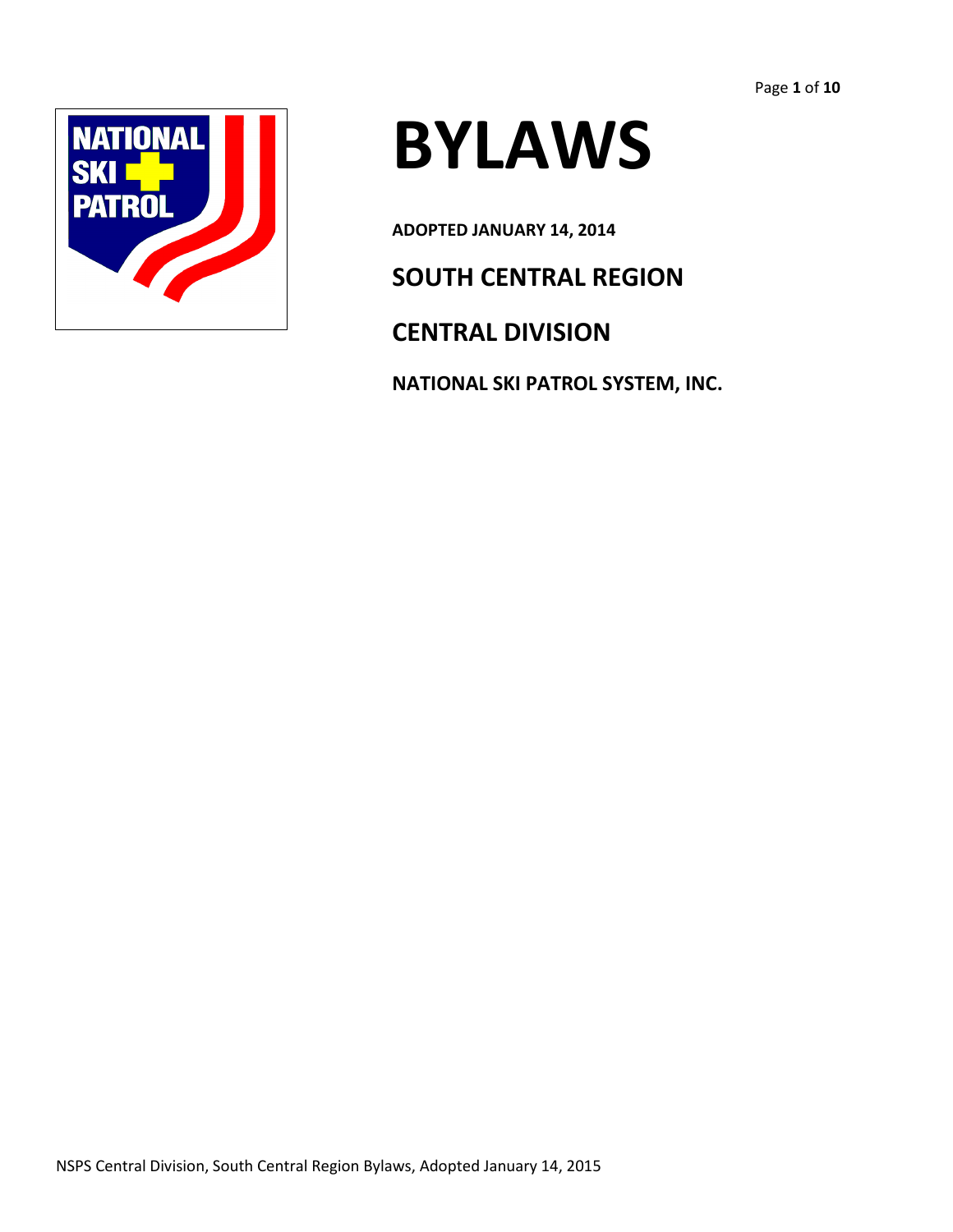## **Preface**

**The Preface to these Bylaws is to serve as a written record of initiation, changes and current status of the Bylaws of the South Central Region. When changes are made to the Bylaws they should be noted in this portion of the document**

**As of June, 2014 no copies of earlier South Central Region Bylaws were available for use so this document has been developed and published to provide a framework for the ongoing governance of the South Central Region (SCR).**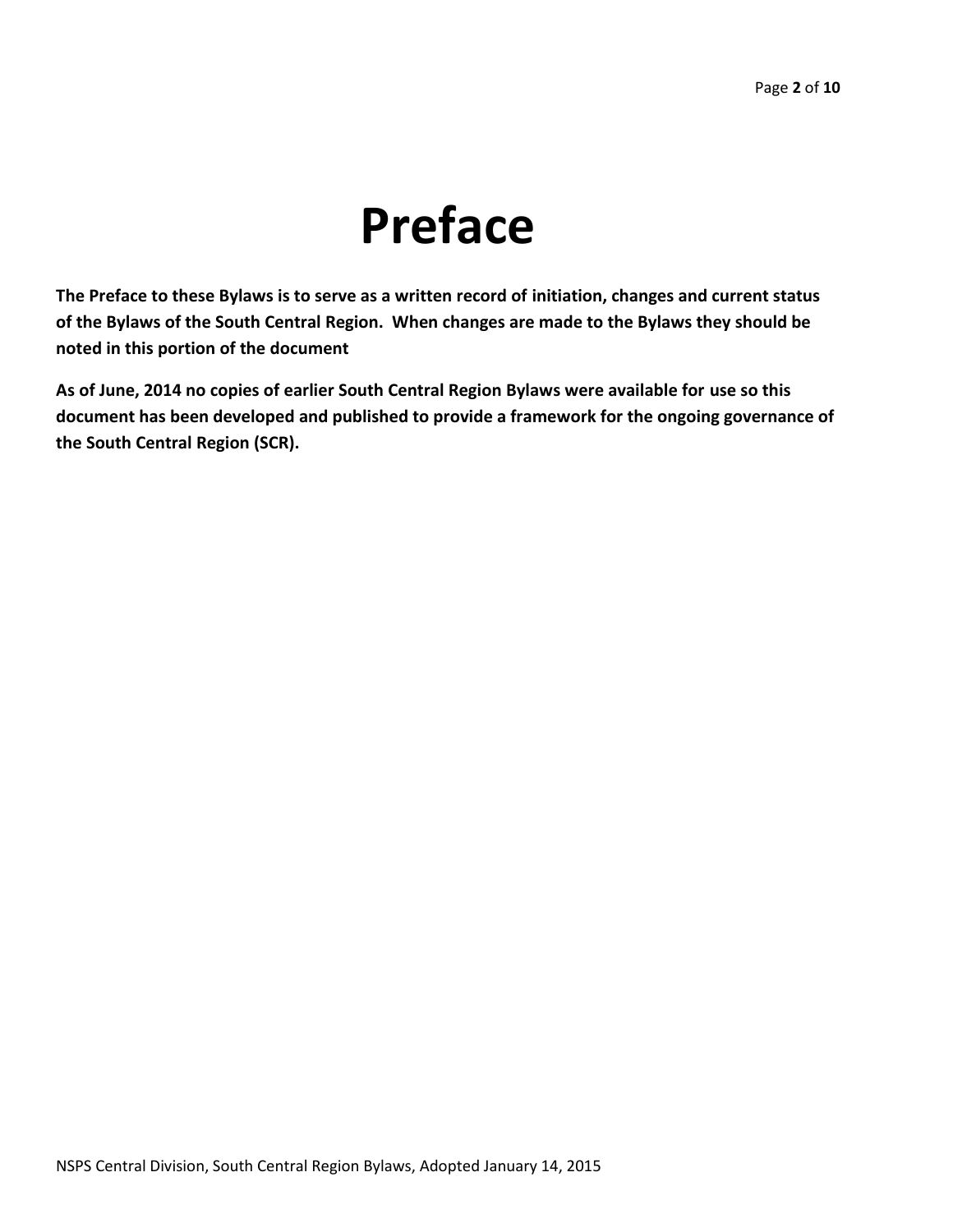#### **TABLE OF CONTENTS**

#### **South Central Region** Bylaws

- 1. PREAMBLE & PURPOSE
- 2. ORGANIZATION
- 3. MEETINGS
- 4. TERMS OF OFFICE
- 5. ELECTIONS
- 6. FISCAL YEAR
- 7. SOUTH CENTRAL REGION OPERATING POLICIES
- 8. AMENDMENTS TO SOUTH CENTRAL REGION BYLAWS
	- 8.1 BYLAW AMENDMENT PROCESS
	- 8.2 MAJORITY REQUIRED TO AMEND BYLAWS
- 9, INDEX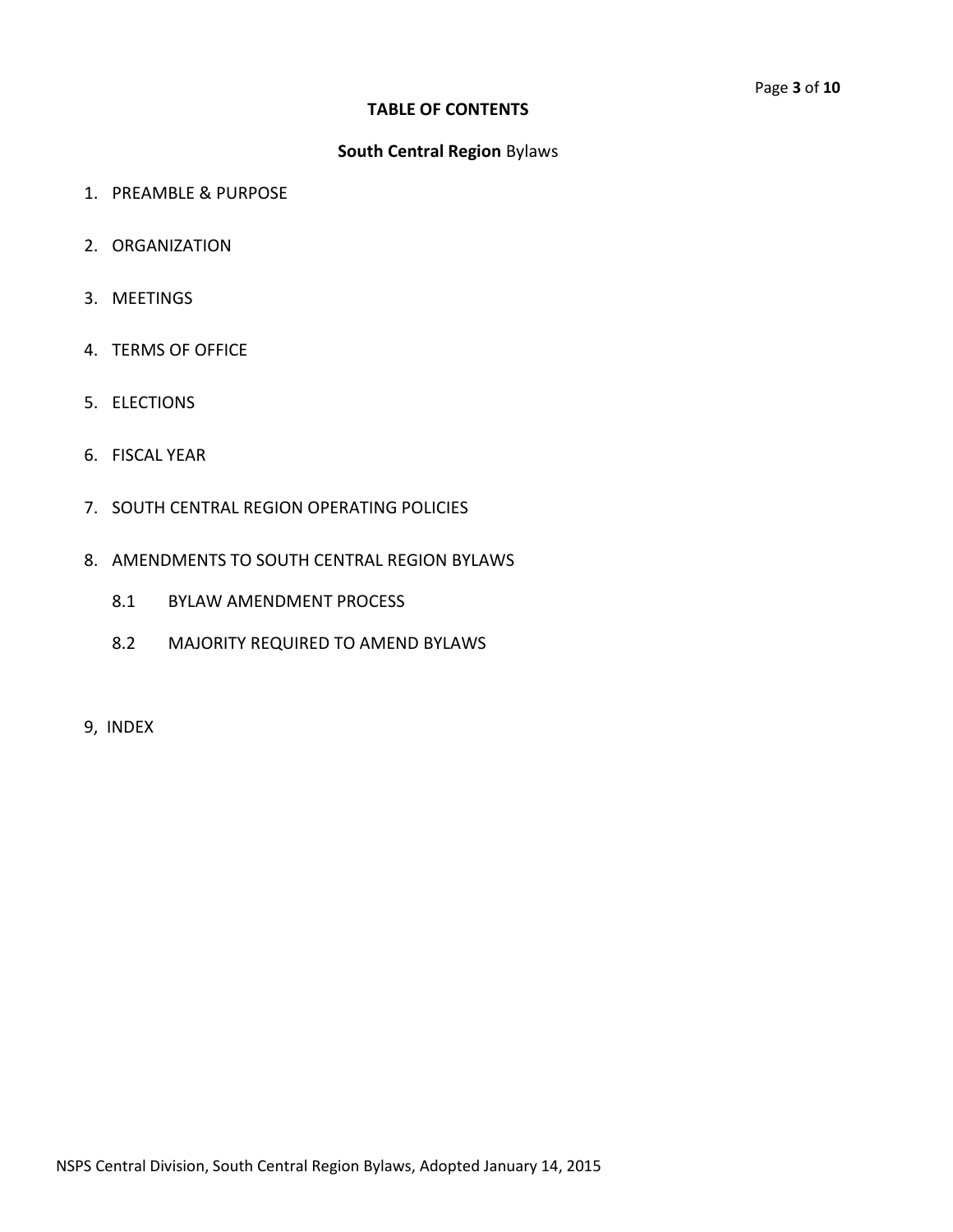

## **SOUTH CENTRAL REGION BYLAWS**

#### **1. PREAMBLE AND PURPOSE**

- **1.1 DESCRIPTION: The South Central Region (herein after referred to as the Region), an organizational unit of the Central Division of the National Ski Patrol System, In c. (NSPS), shall operate pursuant to and in accordance with the policies of the Central Division and the NSPS in the State of Wisconsin.**
- **1.2 PURPOSES: The primary purpose of the Region is to fulfill the NSPS mission, under the authority of the Central Division, by delivery of educational services and training to ski<sup>1</sup> Area Managers, ski Patrols, and ski Patrollers in the Region. The Goals of the Region are:**
	- **1.2.1 PUBLIC SERVICE: To serve the skiing public and area managements by promoting ski safety and skiing accident prevention through safety awareness and education for member ski patrollers and the public in Outdoor Emergency Care, rescue, Mountain Travel and Rescue, Avalanche Awareness and Rescue, and other NSPS programs in accordance with NSPS standards.**
	- **1.2.2 PROFICIENCY DEVELOPMENT: To provide educational programs that develop leadership and patrolling skills needed by ski patrols at the local level.**
	- **1.2.3 REGION PROGRAMS: To engage in Region-wide programs and projects (e.g., awards, special events, fund-raisers, etc.) for the general benefit of the Region's Patrols and Patrollers.**
	- **1.2.4 DEVELOPMENT OF LEADERS: To develop a broadly-based cadre of trained, experienced and qualified leaders dedicated to maintaining and exceeding the standards of service and proficiency, established by the Central Division and the NSPS, in all Region programs.**

 $1$  "Ski" means alpine, or Nordic skiing, snowboarding, tubing, or other snowsports activity offered at a local area or resort.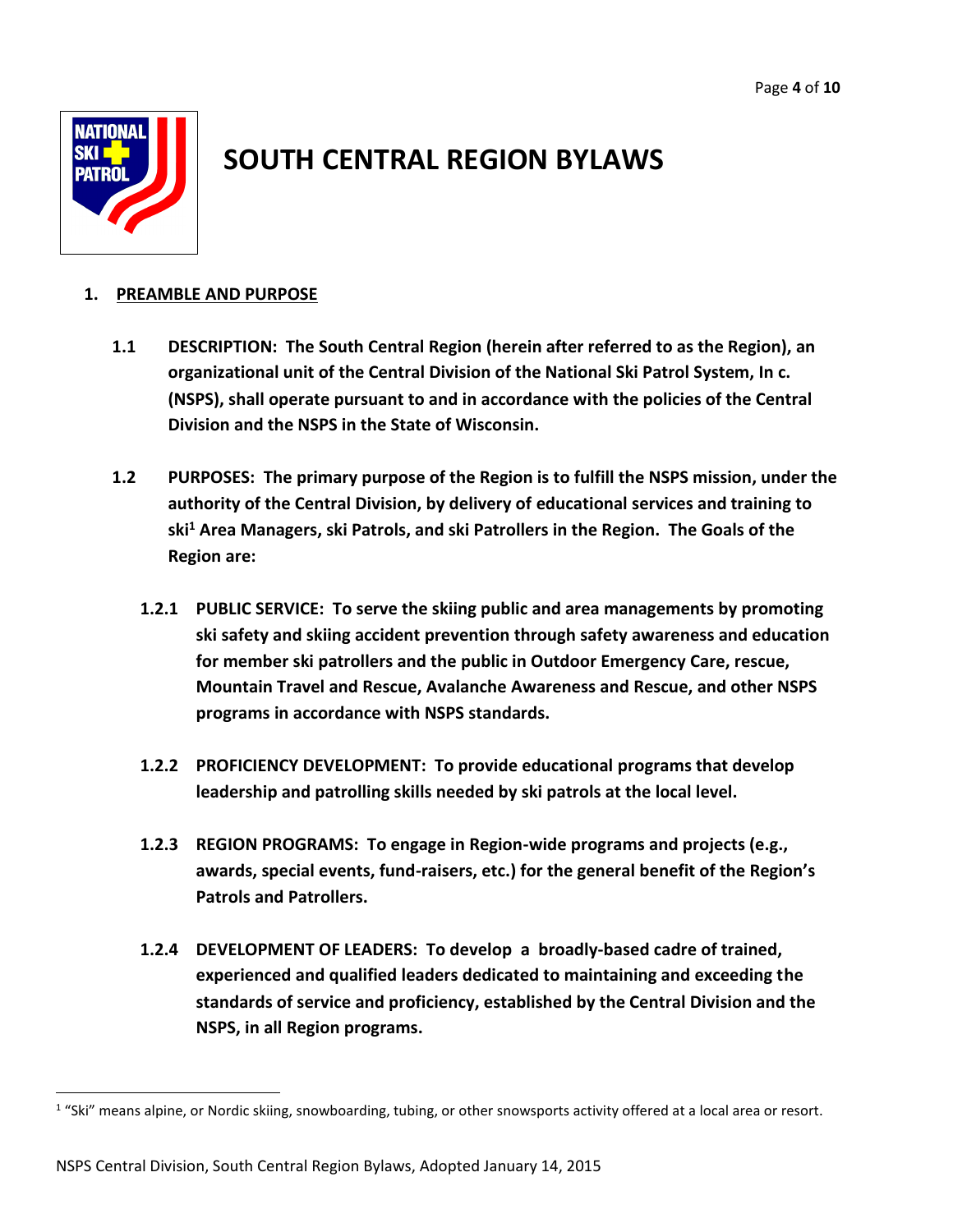**1.2.5 FORMATION AND SUPPORT OF LOCAL PATROLS: To promote and support the formation and effective operation of local ski Patrols in the Region through the provision of NSPS educational programs and training.**

#### **2. ORGANIZATION:**

- **2.1 SECTIONS: The Region is subdivided into four sections. Each section serves two or more ski patrols in a contiguous geographic area. The Region serves these patrols through the section's activities and with Region-wide programs.**
- **2.2 BOARD OF GOVERNORS: a Region Board of Governors, composed of the Region Director, Assistant Region Directors, and Section Chiefs is responsible for the application of NSPS policy by the Region through the review and approval of Region programs and budget s, review of program evaluations, the creation and abolishment of Region standing committees and advisorships, and assisting the Region Director in administering the Region . The immediate past Region Director is a non-voting ex officio member of the Board of Governors.**
- **2.3 REGION DIRECTOR: The Region Director is elected and is the Region's highest ranking NSPS officer. The Region Director is also an ex officio officer and Board Member of the Central Division with duties specified in the Central Division Bylaws. The Region Director appoints qualified patrollers to serve as Assistant Region Directors, Administrators, Advisors, standing committee chairs, and other permanent Region positions established by the Region Board of Governors. Where Region program administrators, advisors, etc. are recommended by Division or NSPS level officials, such appointments will be subject to the approval of the Region Director.**
- **2.4 SECTION CHIEFS: Section Chiefs are elected. Section Chiefs may appoint Assistants and Advisors. When there is no such appointment, the Section Chief shall assume those responsibilities. In the absence of a candidate during an election or following the resignation of a Section Chief, the Region Director as the chief executive officer of the Region shall appoint a member to this position.**
- **2.5 NSP PATROL REPRESENTATIVES: NSP Patrol Representatives of local patrols within the Region are either elected as provided by the Bylaws or other operating rules of the respective Patrols or selected by their Area Management.**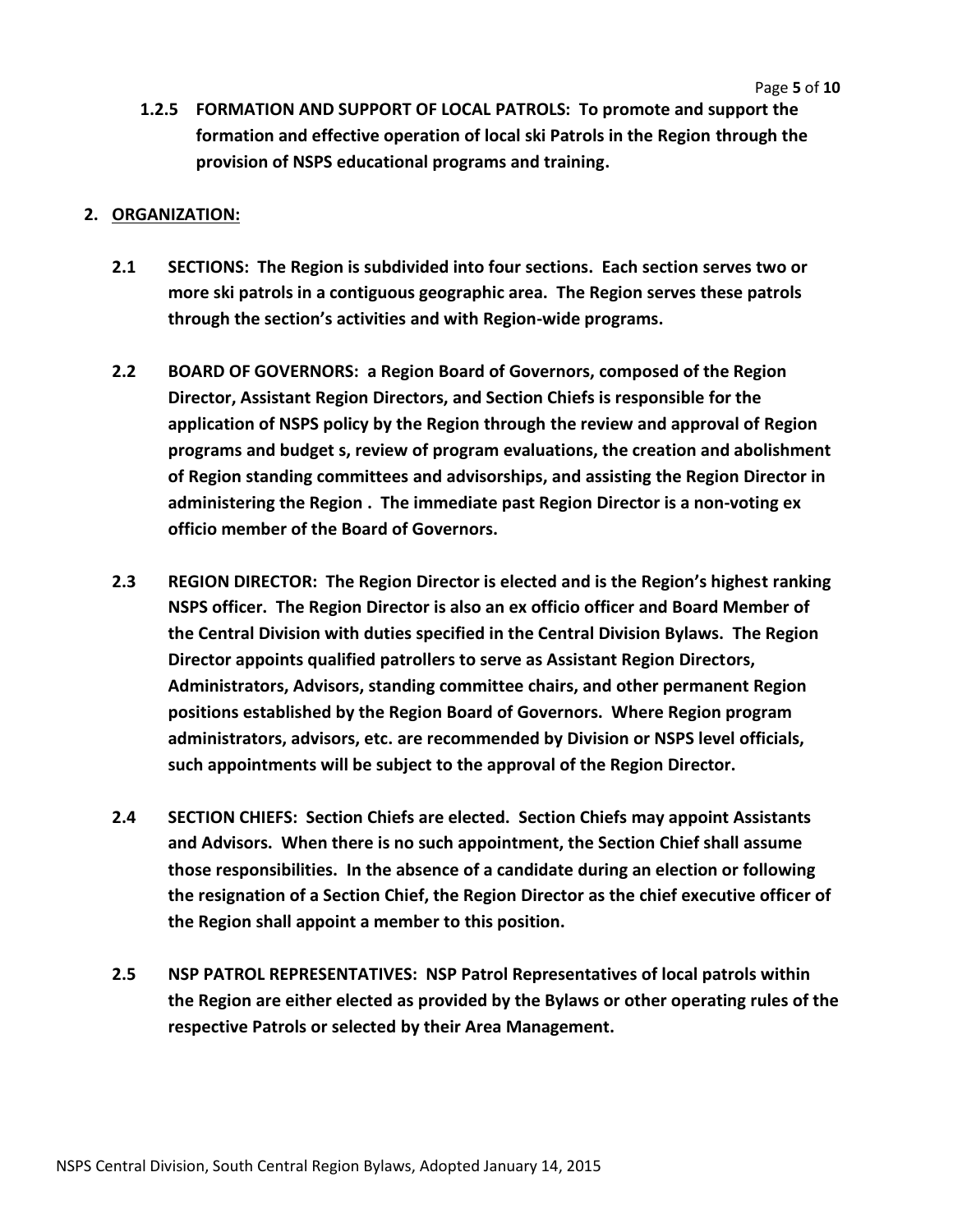- **2.6 LINE OFFICERS: The Region Director, Section Chiefs and NSP Patrol Representatives are the line officers of the Region with special voting responsibilities in the Region and Division elections. Assistant Region Directors and the line officers are considered the officers of the Region.**
- **2.7 OFFICERS' RESPONSIBILITY AND AUTHORITY: No Region Bylaw or Policy & Procedure can restrict or expand the constraints on authority or responsibilities of Region officers as they are currently prescribed by the NSPS in the** *NSP Policies and Procedures* **or the Central Division in the** *Central Division Policies and Procedures Manual***. Sections of the South Central Region Policies and Procedures (Operating Policies) Manual detail responsibilities and authorities of the Region officers and other permanent Region and Section positions.**

#### **3. MEETINGS:**

- **3.1 REGULAR BOARD OF GOVERNORS MEETINGS: The Board of Governors shall meet at least three times each year to conduct general business. Standing meetings shall occur in the fall, mid-winter, and the spring.**
- **3.2 SPECIAL MEETINGS: The Region Director can, upon at least one week notice to all Board Members, call a special meeting of the Board of Governors. Except for the Treasurer and the Administrative Assistant and any other individuals who are requested to attend, other Region appointed officials are not required or expected to attend a special meeting unless specifically requested by the Region Director.**
- **3.3 PROXIES: Board members shall provide 7 days prior notification to the Region Director regarding an expected absence at a duly noticed meeting. An absent member may designate a proxy by letter/email to the Region Director. A proxy shall not be another member of the Board of Governors.**
- **3.4 QUORUM: A majority of board members is a quorum for conducting business at a regular or special meeting of the Board of Governors. For purposes of establishing a quorum, proxies are counted. The past region director shall not be counted. Each member has one vote.**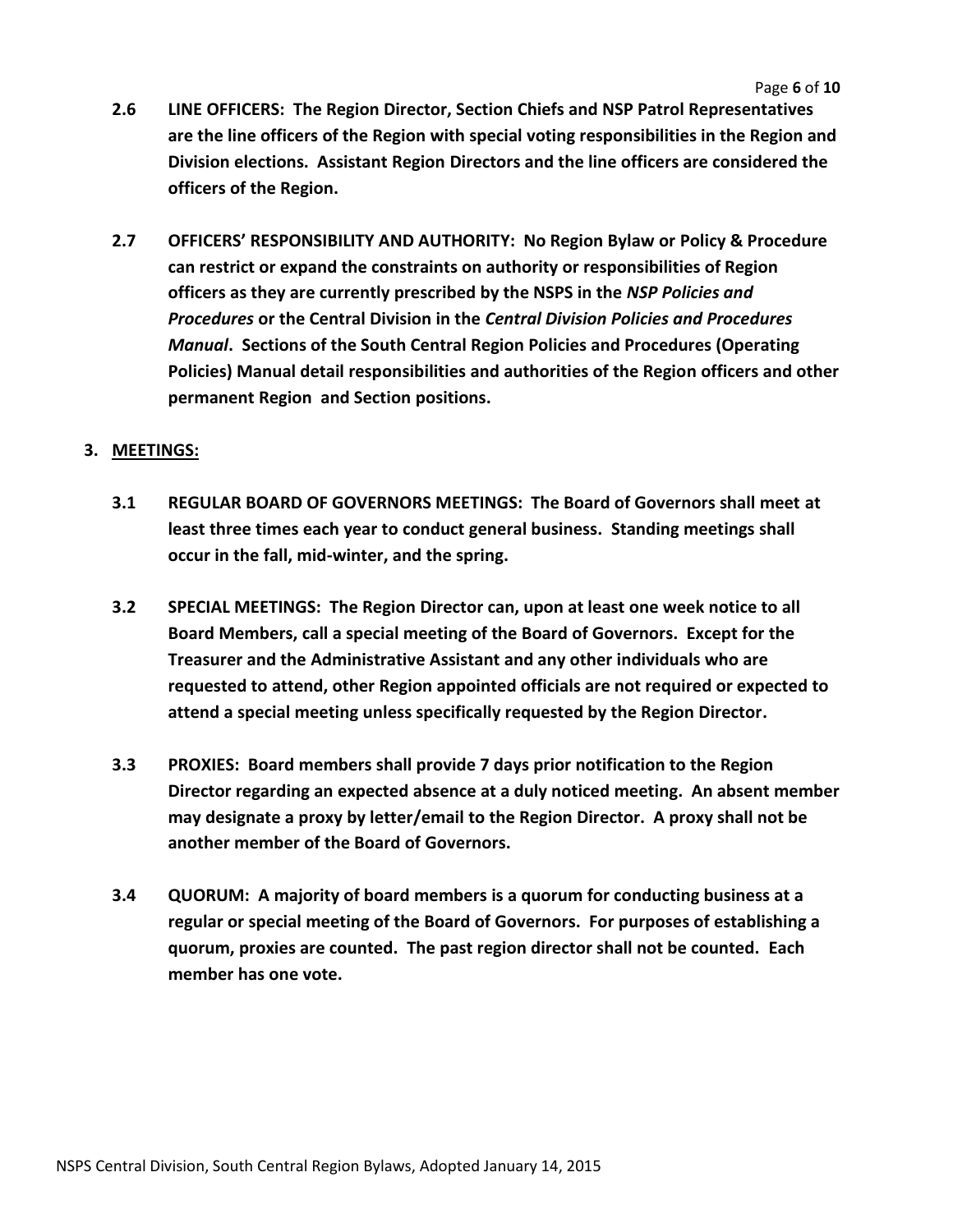#### **3.5 ATTENDANCE AT BOARD OF GOVERNORS MEETING:**

- **3.5.1 BOARD MEMBERS: Members of the Board of Governors are expected to attend all regular board meetings. Excessive absences by a Board member as determined by the Region Director may be a basis for removal from their position.**
- **3.5.2 ADVISORS: All appointed Region advisors, committee chairs and administrators should attend general business meetings of the Board of Governors to report on plans and accomplishments and to receive guidance from the Board. However, an Assistant Region Director can excuse a supervised Advisor from attendance by presenting the Advisor's report and receiving guidance from the Board for the absent advisor.**
- **3.5.3 NSP PATROL REPRESENTATIVES: NSP Patrol Representatives are encouraged to attend regular Region Board of Governors meetings. If a NSP Patrol Representative requests a place on the agenda, the Region Director will provide that NSP Patrol Representative an opportunity to address the meeting.**
- **3.5.4 PATROLLERS: All patrollers in the South Central Region are welcome to attend any general meeting of the Board of Governors. If time on the agenda allows visiting patrollers, at their request, may be recognized by the chair and given time to address the meeting.**
- **3.6 ROBERTS' RULES: Except as may be provided in these Bylaws. Roberts' Rules of Order, current edition, shall govern the conduct of the meetings of the Board of Governors of the South Central Region.**

#### **4. TERMS OF OFFICE:**

**4.1 REGION DIRECTOR: The term of office of the South Central Region Director is as provided in the** *Central Division Bylaws* **(par. 11.3.11), and runs from July 1 of the first year through June 30 of the last year. A Region Director shall serve no more than two consecutive terms. However, a Region Director serving a second consecutive term may petition the Region Board of Governors for an exception to be a candidate for such office for a third consecutive term and the Board may grant such exception upon a finding of good cause by a simple majority of the members of the Board. Vacancies in the position of Region Director shall be filled as provided in the** *Central Division Bylaws* **(par. 11.3.13).**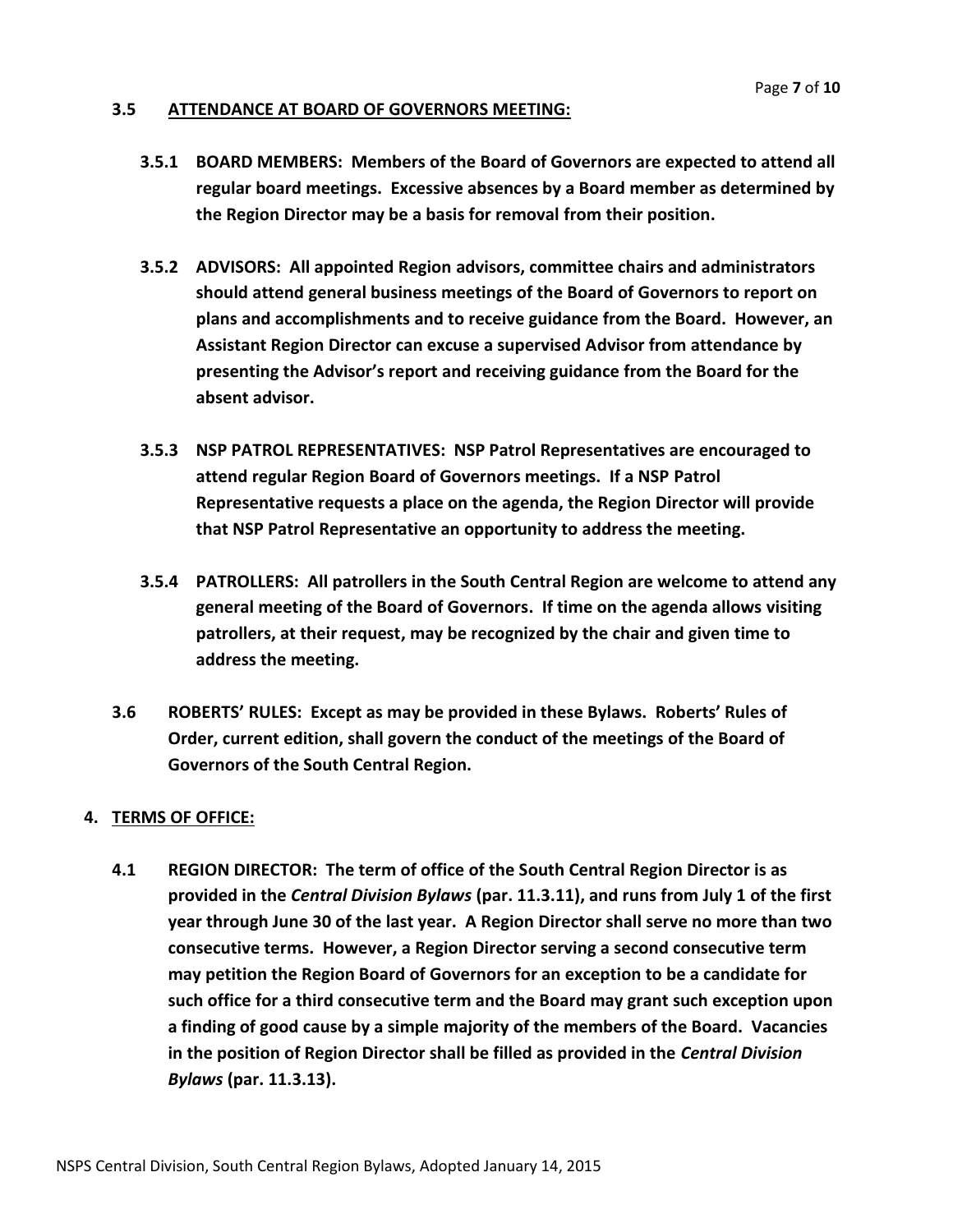- **4.2 SECTION CHIEF: The term of office of a Section Chief is as provided in the** *Central Division Bylaws* **(par. 11.2.9), and runs from July 1 of the first year through June 30 of the last year. Section Chiefs shall serve no more than two consecutive terms. However, a Section Chief serving a second consecutive term may petition the Region Board of Governors for an exception to be a candidate for such office for a third consecutive term and the Board may grant such exception upon a finding of good cause by a simple majority of the members of the Board. Vacancies in the position of Section Chief shall be filled as provided in the** *Central Division Bylaws* **(par. 11.2.11).**
- **4.3 APPOINTED POSITIONS: The normal term of office for any Region Advisor, administrator, committee chair, etc. and those Region Officers appointed by the authority of the Region Director shall begin upon notification of the appointment by the Region Director and shall terminate when a new Region Director takes office unless the new Region Director extends the term or reappoints the incumbent. In the event of resignation or removal from office of any such Officer, Advisor, administrator, committee chair, etc., the term of office of that person shall end upon acceptance of that resignation or upon written notice to the incumbent from the Region Director.**
	- **4.3.1 ASSISTANTS: With the approval of supervising ARD, an appointed officer is encouraged to appoint one or more assistants to serve during that officer's term or until the assistant resigns or is removed by the Region Director. Assistants provide needed additional help in administering a program, improved geographic coverage for a program, and in-service leadership training.**
- **4.4 NSP PATROL REPRESENTATIVES: The term of office of the various NSP Patrol Representatives shall be as established in the Bylaws or other rules of operation of the individual Patrols; if there is not a contrary provision, the normal term of office shall be from July 1 through the following June 30.**

#### **5. ELECTIONS:**

**5.1 REGION DIRECTOR AND SECTION CHIEFS: Elections for the Region Director and Section Chiefs shall be conducted and scheduled to meet the requirements specified by the Central Division Bylaws. The South Central Region will schedule these elections to allow the nomination and election process times required by the Division and to permit the announcement of election results t the Region annual spring meeting and awards ceremony.**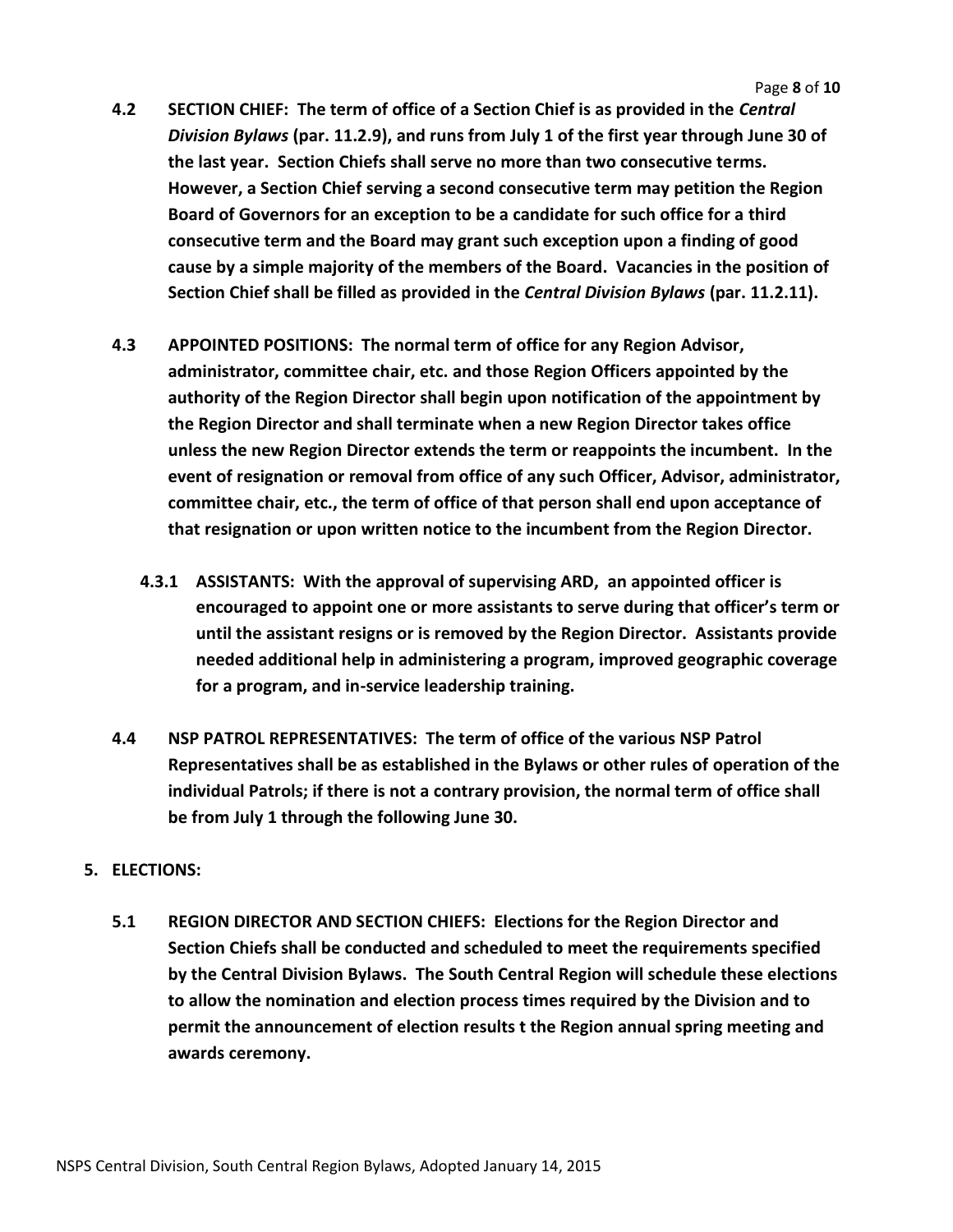#### **6. FISCAL YEAR:**

**6.1 COMPLIES WITH CENTRAL DIVISION: The fiscal year of the South Central Region, all Sections, and Patrols therein shall comply with the fiscal year of the Central Division. All financial statements of Patrols and Sections are due to the Region Director or their designated Region official in accordance with Division and Region specified deadlines.**

#### **7. SOUTH CENTRAL REGION OPERATING POLICIES AND PROCEDURES:**

- **7.1 SOUTH CENTRAL REGION POLICIES & PROCEDURES (OPERATING POLICIES) MANUAL: The South Central Region Board of Governors shall codify and publish Region operational requirements and policies for all permanent Advisorships and other permanent positions and program areas in the South Central Region Policies & Procedure Manual. No Region operating policy can stand in conflict with any current or future policy published in the NSP Policies and Procedures or the Central Division Policy & Procedure Manual. The Board of Governors shall have the authority to amend any Region operating policy. Such action can be taken at any regular or special meeting of the Board, and shall be accomplished by motion, duly seconded, and approved by a simple majority of the voting members present of the Board of Governors.**
- **7.2 PROPOSALS TO AMEND REGION OPERATING POLICIES: Amendments to any operating policy in the South Central Region Policy & Procedures Manual may be recommended in writing by any patroller in the Region. However, a motion to amend a policy can be made and seconded only by a member or a duly authorized proxy of the Board of Governors.**

#### **8. AMENDMENTS TO THE SOUTH CENTRAL REGION BYLAWS:**

**8.1 BYLAW AMENDMENT PROCESS: Amendments to these bylaws must be recommended in writing. Recommendations may be submitted by any registered patroller in the Region. All amendments shall be submitted to the Region Director at least 14 days before a regular meeting of the Board of Governors. Amendments can be moved and seconded only by a member of the Board of Governors. If seconded and approved by a simple majority of the voting members present, that proposed amendment shall be tabled until the next regular business meeting of the South Central Region Board of Governors, at which time it shall be voted upon as provided in Article 8.2**